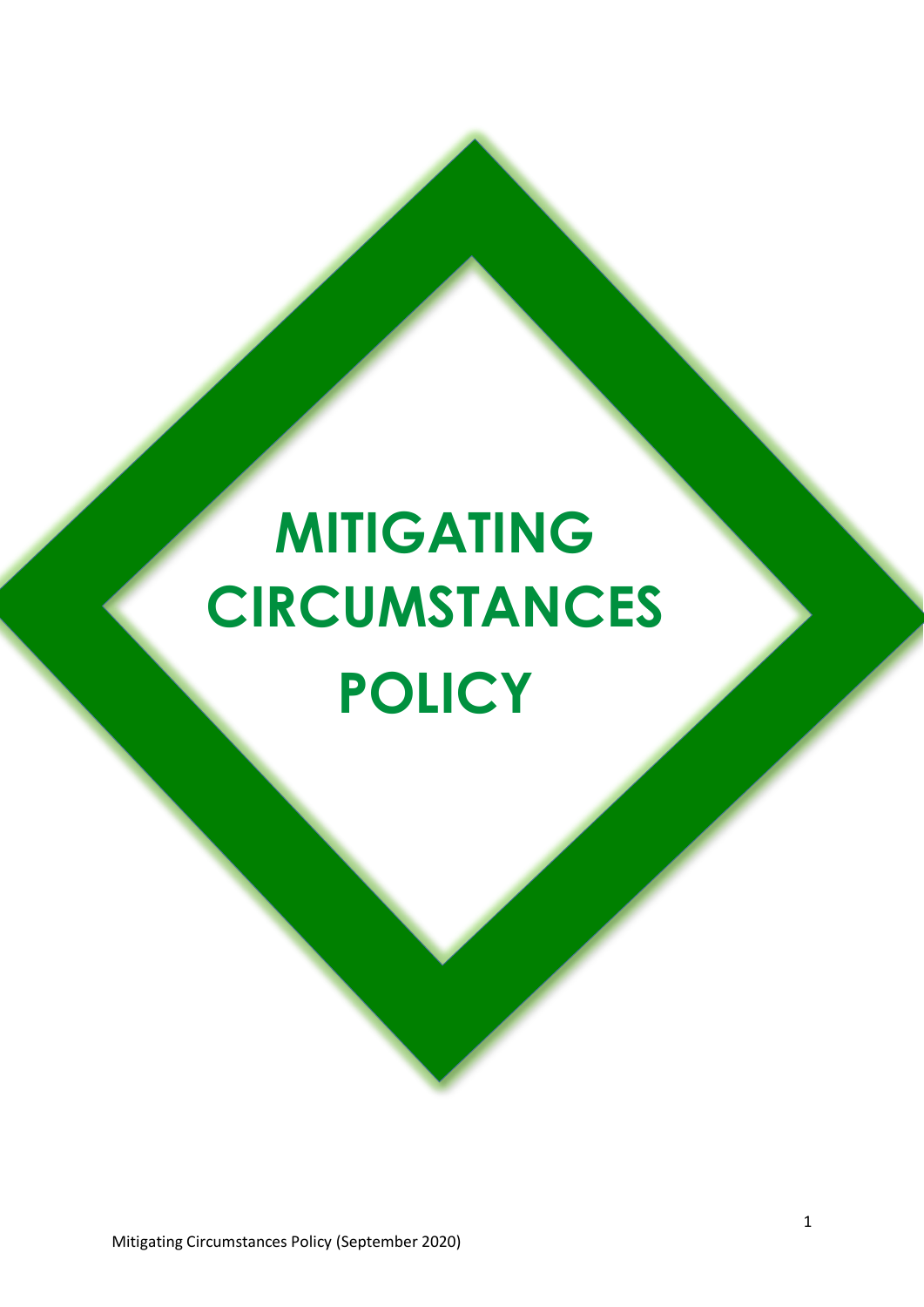# **The Institute of Ismaili Studies**

Mitigating Circumstances Policy

### **1 Introduction and scope**

- 1.1 This policy applies to all taught postgraduate provision directly administered by the Department of Graduate Studies (DGS).
- 1.2 Agreements with external providers who administer part or all of a postgraduate programme belonging to but not directly administered by DGS may specify alternative arrangements for mitigating circumstances; in such cases, the policy of the external provider shall supersede this policy.
- 1.3 The purpose of assessment is to enable DGS to determine and recognise each student's achievement as opposed to potential against the validated Intended Learning Outcomes of each assessment activity. This policy is therefore provided to ensure that students who find themselves in circumstances which have had or may have a negative impact on their performance in summative assessment activities understand the steps they should take to inform DGS of such circumstances, and that staff required to consider such information possess clear guidelines in order to make a decision about the impact of those circumstances on performance in an assessment.
- 1.4 For the purpose of this document, the term 'summative assessment activities' includes any credit-bearing assessment activity contributing to a student's overall modular and, by extension, programmatic grade. Examples of activities are: individual spoken presentations, essays, take-home and unseen examinations, oral exams, book reports and dissertations. The definition extends to compulsory assessment activities which may result in either a pass or fail judgment, such as elements of the Portfolio Assignment for the GPISH Qur'an module, or a status of complete or incomplete, such as the Research Proposal Presentation for the GPISH Research Design and Methods or STEP MA Dissertation modules.
- 1.5 This policy applies to specific circumstances that affect assessment only. It does **not** apply to long-term medical or other conditions. DGS makes reasonable adjustments for students with disabilities and/or long-term health conditions; these may apply to assessments and other aspects of a student's learning experience. Moreover, for concerns with the operating of the programme, the Student Complaints Procedure applies.
- 1.6 Reasonable adjustments and ongoing support for specific teaching and learning requirements (including assessment) may be arranged through the Student Services  $(\text{students}$ ervices@iis.ac.uk). The student and DGS will jointly devise a Learning Support Agreement as appropriate. Students who have a Learning Support Agreement cannot claim for mitigating circumstances based on that alone. They may however claim for mitigating circumstances which meet the criteria outlined in this policy.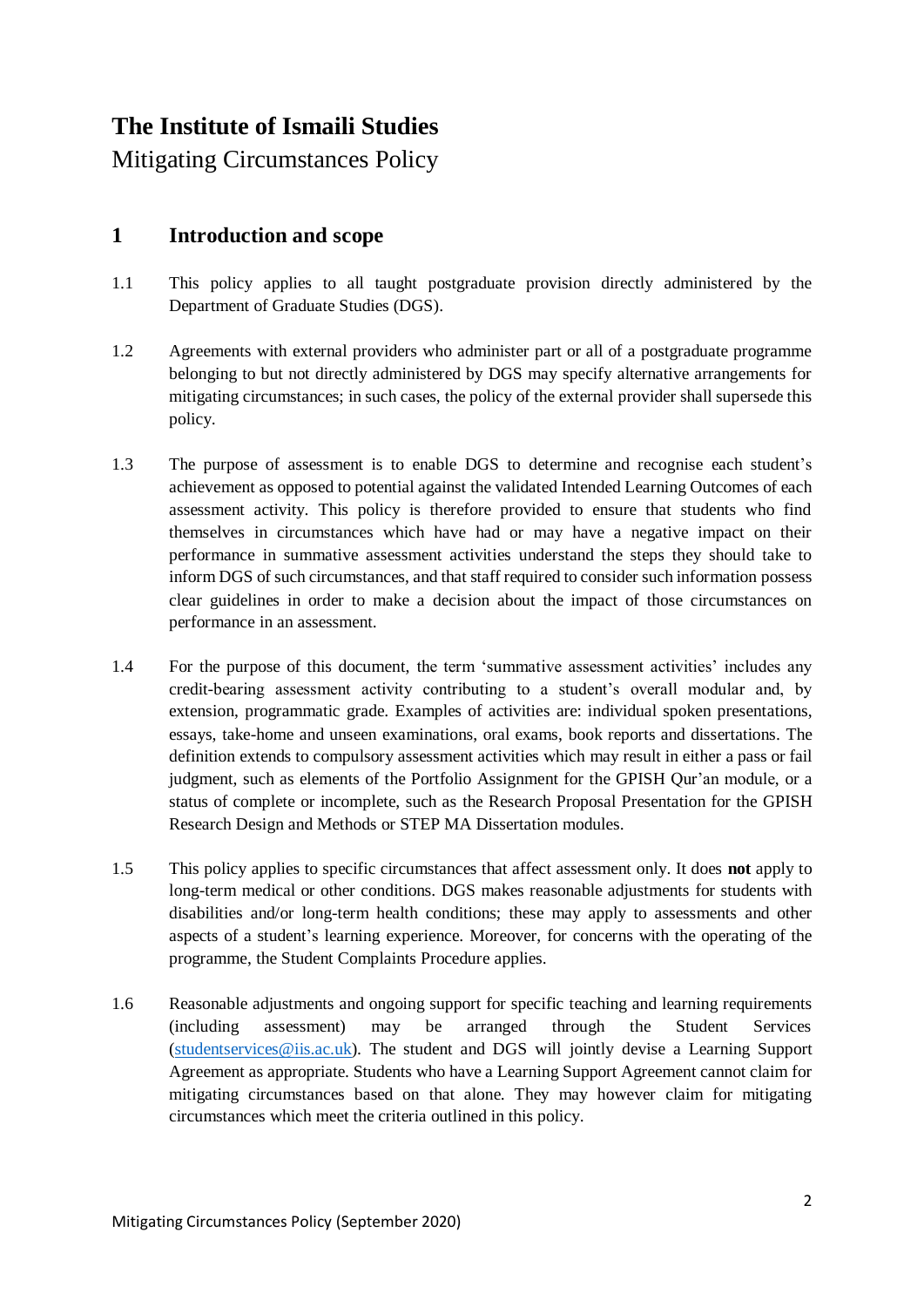- 1.7 Disabilities and/or long-term health conditions (including pregnancy) are **not** by themselves considered grounds for mitigating circumstances. Students with disabilities and/or long-term conditions are eligible to submit mitigating circumstances claims if they experience a significant unexpected effect of their condition, or mitigating circumstances unconnected with that.
- 1.8 Independent evidence is required to ensure claims of mitigating circumstances are dealt with consistently, transparently and fairly. Where mitigating circumstances are judged to have affected a student's ability to perform adequately, the student should normally be granted an assessment opportunity without penalty, thus giving them the opportunity to show their true achievement in the affected activity.
- 1.9 Students who are affected by mitigating circumstances in the period June to August may be required to interrupt their studies even if a claim of mitigating circumstances is accepted.
- 1.10 **Accessibility:** If you need this document in a different format, please contact the Senior Education Programmes Officer or Departmental Administrator. If a student has difficulty as any stage of the procedure because of a disability, they should discuss the situation with Student Services as soon as possible.

### **2 Principles**

- 2.1 Mitigating circumstances are unforeseen and unpreventable, exceptional and short-term occurrences which significantly and negatively affect a student's ability to prepare for and/or submit or perform assessment activities.
- 2.2 Mitigating circumstances must occur at the time of the assessment activity in question or in the period immediately beforehand in order to be reasonably expected to have a significant negative effect on assessment preparation and/or performance.
- 2.3 A claim for mitigating circumstances should be submitted if verifiable detrimental circumstances result in:
	- *(a)* The late submission of an assessment activity **or**
	- *(b)* Not submitting work for or not performing an assessment activity **or**
	- *(c)* Poor performance in an assessment activity.
- 2.4 For a claim to be accepted, a student must produce independent documentary evidence to show that the circumstances:
	- *(a)* Have detrimentally affected the student's preparation for or performance in assessment, or will do so, **and**
	- *(b)* Were unforeseen, beyond their control and unpreventable, **and**
	- *(c)* Relate directly to the timing of the assessment activity affected.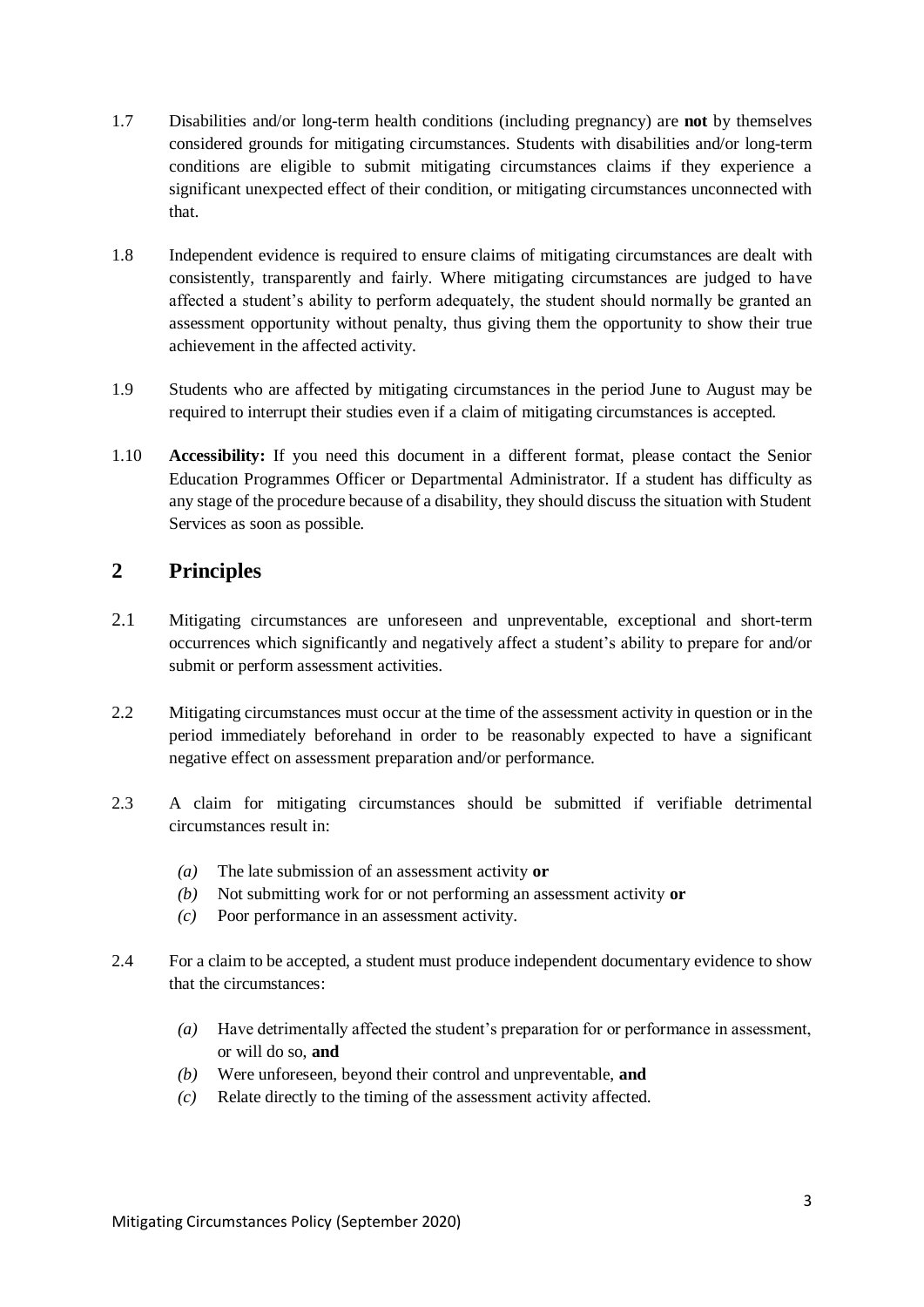#### **3 Student responsibilities**

- 3.1 A student who finds themselves needing to submit a claim for mitigating circumstances must submit a Mitigating Circumstances Form (available on Moodle) **and** appropriate documentary evidence to the Academic Administrator [\(AcadAdmin@iis.ac.uk\)](mailto:AcadAdmin@iis.ac.uk) as soon as possible and in all cases **within one calendar week** of the specified deadline for the activity to which it relates.
- 3.2 Evidence must be in English. Evidence in other languages must be accompanied by a certified English translation.
- 3.3 A student discussing their circumstances with a member of staff does **not** constitute a submission of a claim of mitigating circumstances.
- 3.4 Where they are unable to submit the Mitigating Circumstances Form and evidence by themselves, a student may nominate someone to submit materials on their behalf.
- 3.5 A Mitigating Circumstances Form **must be submitted with** original independent documentary evidence which **must confirm** the mitigating circumstances **and** their concurrence with the assessment activity in question, **and state how** they have affected (or will affect) the student.
- 3.6 Students bear all costs for providing documentary evidence.

#### **4 DGS responsibilities**

- 4.1 The Academic Administrator will review all claims for mitigating circumstances to ensure they are complete, requesting further information from the student where necessary.
- 4.2 Only complete claims will be forward to the relevant Programme Leader for consideration, with referral to the Academic Management Committee as necessary. Where insufficient evidence accompanies a submitted claim, the Programme Leader will inform the Academic Administrator, who will notify the student and offer them an opportunity to submit further evidence within one calendar week.
- 4.3 The Academic Administrator will monitor the claim and communicate the decision or request for further information within five (5) working days from receipt of the completed claim.
- 4.4 In complicated cases or where there is a need for more information or evidence, this timeframe will be extended. The Academic Administrator will notify the student of this.
- 4.5 In all cases, a student will be notified of the decision about their claim within twenty (20) working days of receipt of a completed claim.

## **5 Late submission**

5.1 Deadlines are fixed. Where a student is concerned that they cannot manage their time effectively, they should consult their Academic Advisor who can help them address this.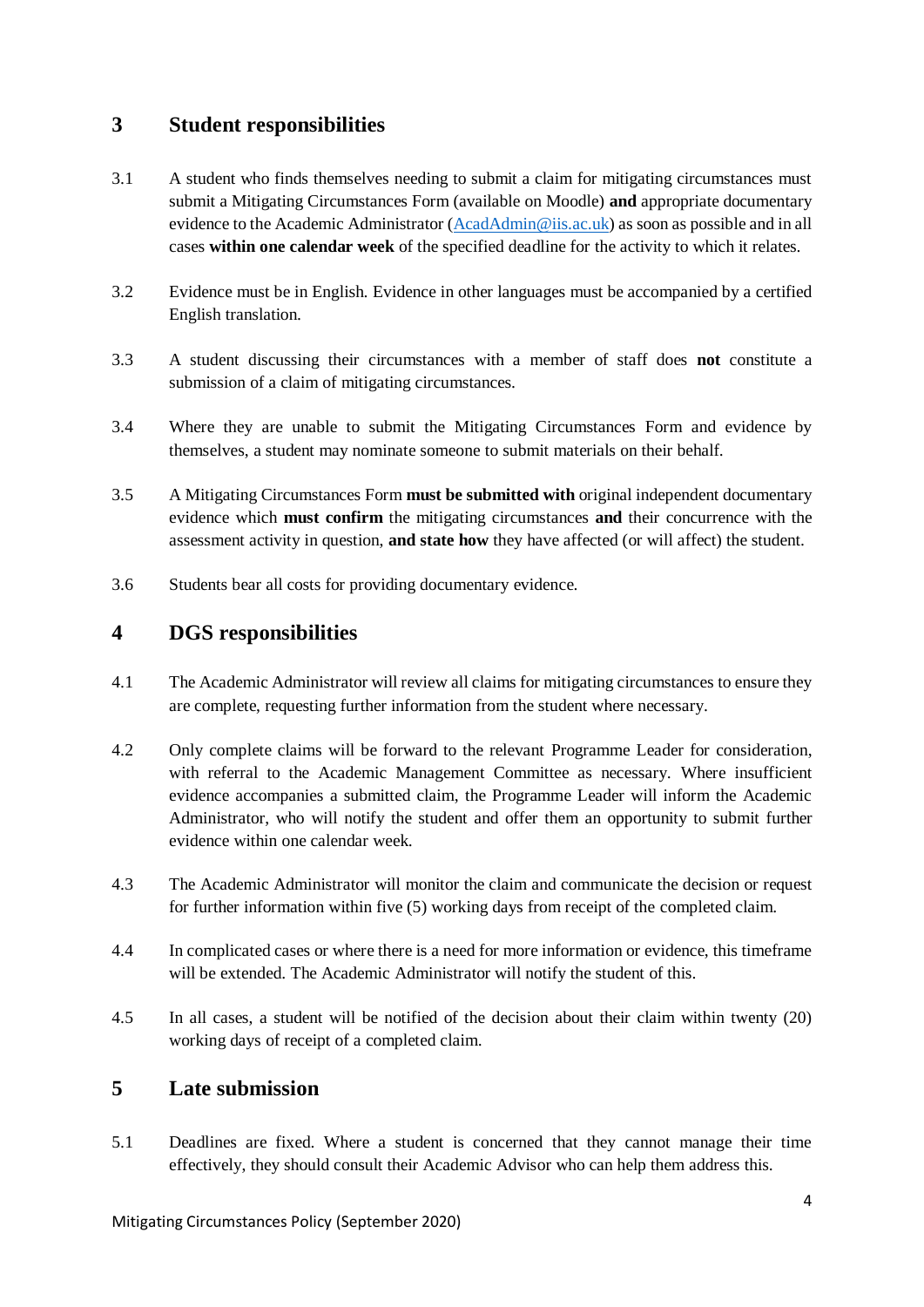5.2 Submissions after the deadline will have two (2) marks deducted from the total assessed mark for each whole or part day that they are late. This applies up to five days (including weekends and Bank Holidays) from the original deadline. If the assessment is submitted later than that, the Department will not accept it and assign a mark of zero (0).

| <b>Lateness of submission</b> | <b>Example</b><br>(deadline on Sunday, 19.00) | <b>Penalty</b>                                                                        |  |
|-------------------------------|-----------------------------------------------|---------------------------------------------------------------------------------------|--|
| Before or up to the deadline  | Before or up to Sunday, 19.00                 | No deduction                                                                          |  |
| Up to 24 hours after deadline | Sunday, 19.01 onwards                         | 2 marks deducted                                                                      |  |
| 24-48 hours after deadline    | Monday, 19.01 onwards                         | 4 marks deducted                                                                      |  |
| 48-72 hours after deadline    | Tuesday, 19.01 onwards                        | 6 marks deducted                                                                      |  |
| 72-96 hours after deadline    | Wednesday, 19.01 onwards                      | 8 marks deducted                                                                      |  |
| 96-120 hours after deadline   | Thursday, 19.01 onwards                       | 10 marks deducted                                                                     |  |
| 120+ hours after deadline     | Friday, 19.01 onwards                         | Mark of $\theta$<br>(Resubmission may be necessary,<br>capped at the Pass Mark of 50) |  |

#### **6 Requirement to pass every module and resubmission for assessment**

- 6.1 Students are required to pass every module in order to complete their programme.
- 6.2 If a student fails a module (which includes failing a module through not appearing or submitting any work for an assessment activity), they must re-attempt the activity they failed within sixteen (16) weeks of marks being released – this is known as resubmission for assessment.
- 6.3 Students cannot resubmit an assessment component for a passed module.
- 6.4 Resubmissions are capped at the Pass Mark of 50.

#### **7 Academic appeals for assessment decisions**

7.1 Students can submit an appeal for assessment decisions by referring to the Academic Appeals Policy (available on Moodle)

#### **8 Guidance on admissibility of mitigating circumstances**

8.1 Circumstances beyond a student's reasonable control: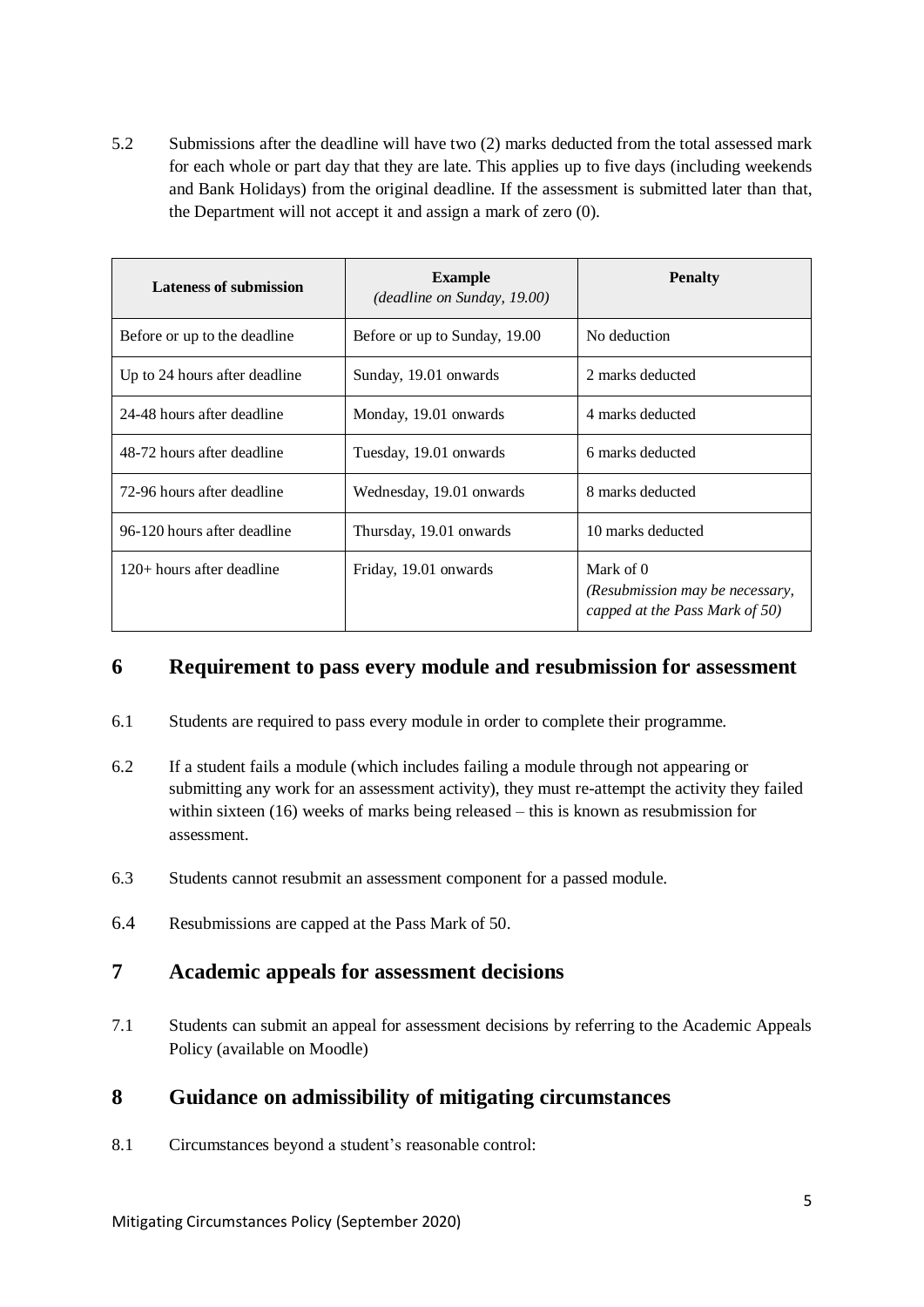- Serious accident, illness or infectious disease
- Bereavement of a near relative
- Going into labour on the day of or shortly before an assessment
- Burglary and theft
- *Force majeure*.
- 8.2 Circumstances which may be considered beyond a student's reasonable control:
	- Medical operation if approved by the Department before the point of assessment or an emergency
	- Hospital tests if approved by the Department before the point of assessment or an emergency
	- Being taken ill during an examination
	- Significant accident or injury, or acute ailment or condition
	- Private or public transport failure leading to a delay of more than one hour where evidence verifies such a delay.
- 8.3 Circumstances **not** normally considered mitigating circumstances:
	- Minor accidents or injuries
	- Cold, cough, upper respiratory tract infection, throat infection, unspecified viral infection
	- Examination or last-minute submission nerves
	- Feeling generally anxious, depressed or stressed (unless medically certified and notified in advance, i.e. at least two [2] weeks)
	- Intermittent or last-minute computing/printing equipment problems
	- Ignorance of the regulations or assessment arrangements
	- Inadequate planning and time management (including alarm not going off)
	- Handing-in problems
	- Having more than one examination on the same day
	- Accidents to friends or relatives (unless within 3 days before deadline or examination or where student is sole carer)
	- Family illness (except in an emergency or where student is sole carer)
	- Pregnancy
	- Childcare problems that could have been anticipated
	- Domestic problems (unless supported by independent evidence)
	- Private or public transport failure leading to delays of less than one hour
	- General financial problems
	- Legal problems (unless required to attend Court on the day of the assessment)
	- Holidays or booked travel arrangements
	- Moving house
	- Notes burned or stolen (unless supported by a fire or police report)
	- Inclement weather (unless exceptional/severe conditions)
	- Any event that could reasonably have been expected or anticipated.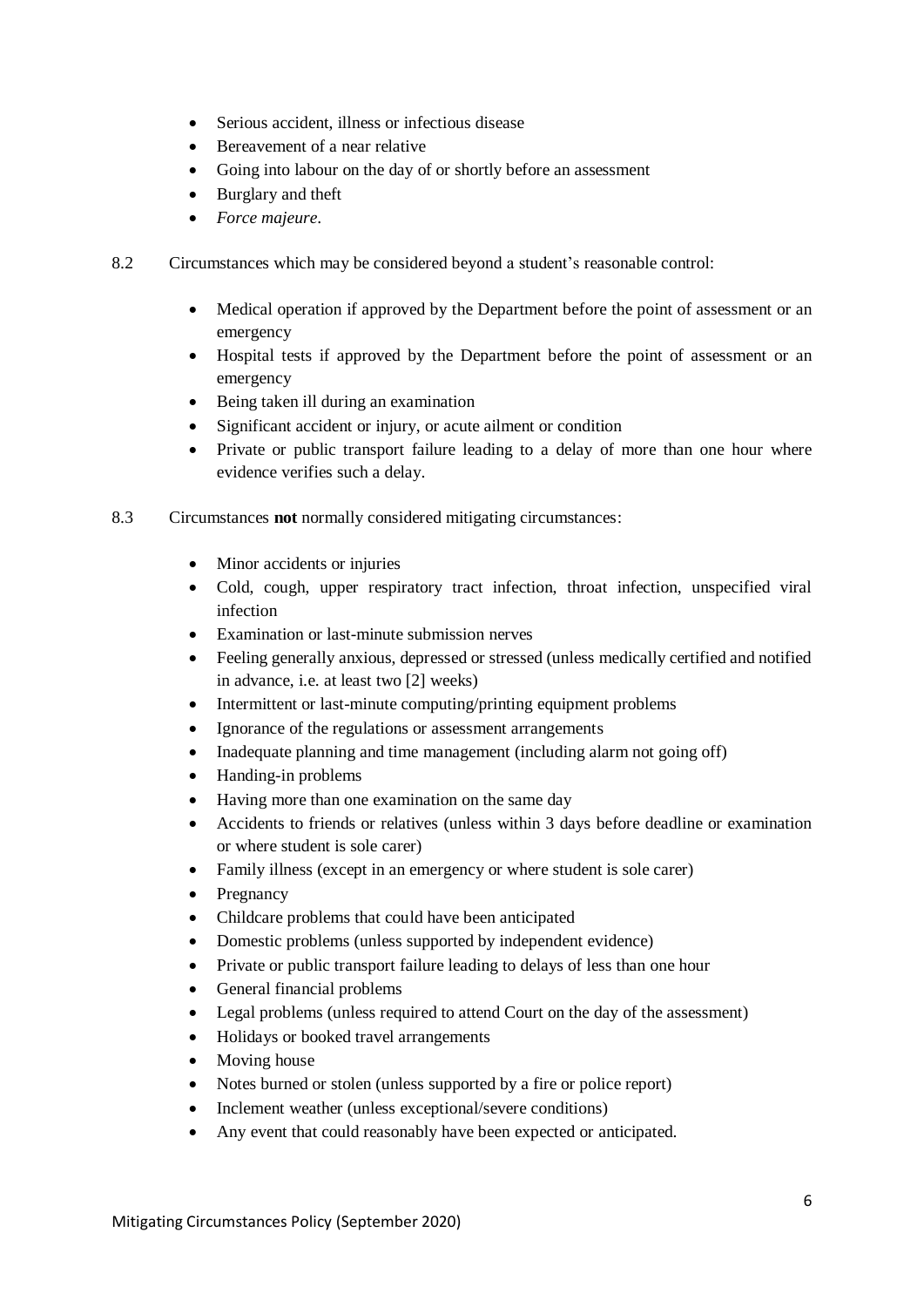#### **9 Guidance on documentary evidence**

- 9.1 Evidence must be an official document (e.g. a letter on official headed paper) and normally include the dates when the circumstances applied.
- 9.2 Copies of evidence will **not** normally be accepted. If a student needs an original document for another purpose, they must bring the original into the Institute so that staff can make a copy. Staff must indicate on the copy they take that they saw and copied the original.
- 9.3 **Self-certification CANNOT be accepted.** Circumstances relating to illness or injury must be independently verified by the person, practice or institution that diagnosed or assessed the illness/injury at the time it occurred. This must take the form of either a medical certificate or doctor's letter obtained at the time of illness, or evidence that indicates the student was unwell at the time. It must state the time and duration of the illness and include a clear medical opinion: i.e. **a doctor's note indicating that the student told the doctor that they were unwell will NOT be accepted**.
- 9.4 If applicable, psychiatrists and counsellors with a recognised professional qualification may provide a confidential statement. The Department must be satisfied that evidence has been received from a member of a recognised professional body.
- 9.5 If applicable, where the death is of someone related or known to the student, the Department normally requires a Death Certificate or an officially certified copy of a Death Certificate or written confirmation from a GP.
- 9.6 If applicable, where a student has been affected by the death of someone other than a partner, parent, child or close family member, the Department requires the student to explain the relationship to the deceased and the impact upon their performance in assessment. Bereavement will normally be considered to cover the assessment activities within the academic term when the death occurred. If a student has been affected beyond this time period, they will normally need to provide additional evidence to indicate how the death has affected them personally (e.g. a doctor's certificate).
- 9.7 Claims and evidence for financial and accommodation problems are considered on a case-bycase basis and must comply with the principles of this policy.
- 9.8 In the case of pre-existing or documented conditions, claims of mitigating circumstances will only normally be considered if evidence from a medical practitioner indicates that the condition became acute during the period relating to the assessment activity.
- 9.9 Reasonable adjustments for assessment activities may be made for students with particular disabilities or difficulties affecting their ability to undertake the proposed examination or other form of assessment. Students who have been granted special arrangements for assessment activities would normally **not** have a claim of mitigating circumstances accepted for the same assessment activity unless the arrangements were shown to be inadequate or the mitigating circumstances affected the student over and above any pre-existing arrangements.